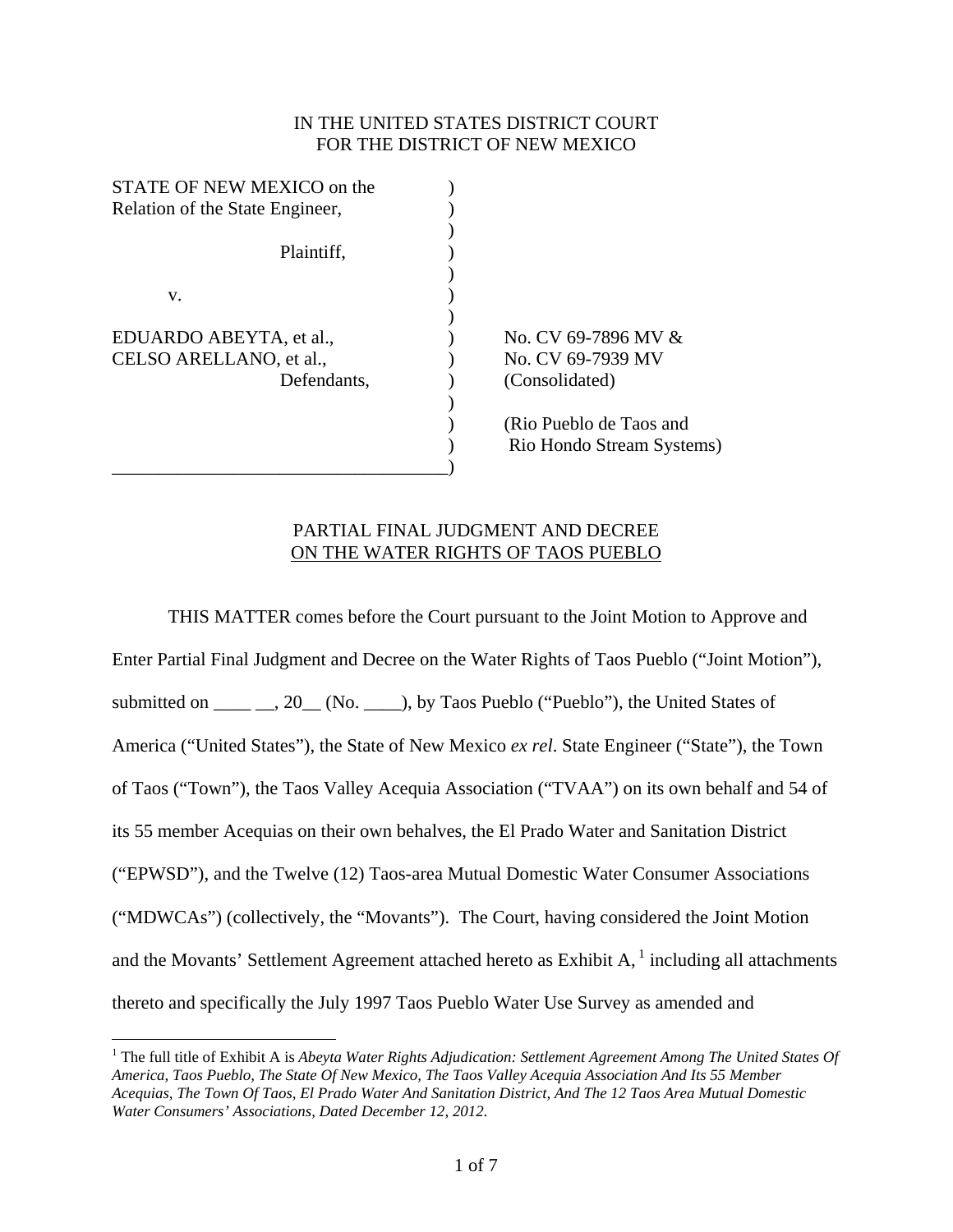supplemented in 2011 that is Attachment 7 to the Settlement Agreement, all objections filed regarding the Joint Motion and all attached Exhibits, and being otherwise fully advised in the premises, FINDS:

1. The Court has jurisdiction over the subject matter and the parties in this cause.

2. This cause is a consolidated general adjudication of all rights to divert, impound, or use the public surface and underground waters of the Rio Pueblo de Taos and Rio Hondo stream systems, pursuant to NMSA 1978, §§ 72-4-13 through -19.

3. All rights of the Pueblo to divert, impound, or use the public surface and underground waters within the Rio Pueblo de Taos and Rio Hondo stream systems are decreed in this Partial Final Judgment and Decree.

4. This Partial Final Judgment and Decree is the product of the Movants' negotiated settlement.

5. Notice of the deadline for filing and serving objections to the water rights of the Pueblo described in this Partial Final Judgment and Decree was served on all parties to this case and on all potential water rights claimants, known and unknown. All water right owners in the Rio Pueblo de Taos and Rio Hondo stream systems have been provided a full and fair opportunity to review the relevant documents and to be heard on any objections prior to the Court's decision on whether to approve and enter this Partial Final Judgment and Decree, including the Settlement Agreement attached hereto as Exhibit A.

6. The Joint Motion is well taken and should be granted.

7. The rights of the Pueblo adjudicated in this Partial Final Judgment and Decree may in the future be subject to general *inter se* proceedings involving all adjudicated water rights of the Rio Grande stream system and its tributaries.

2 of 7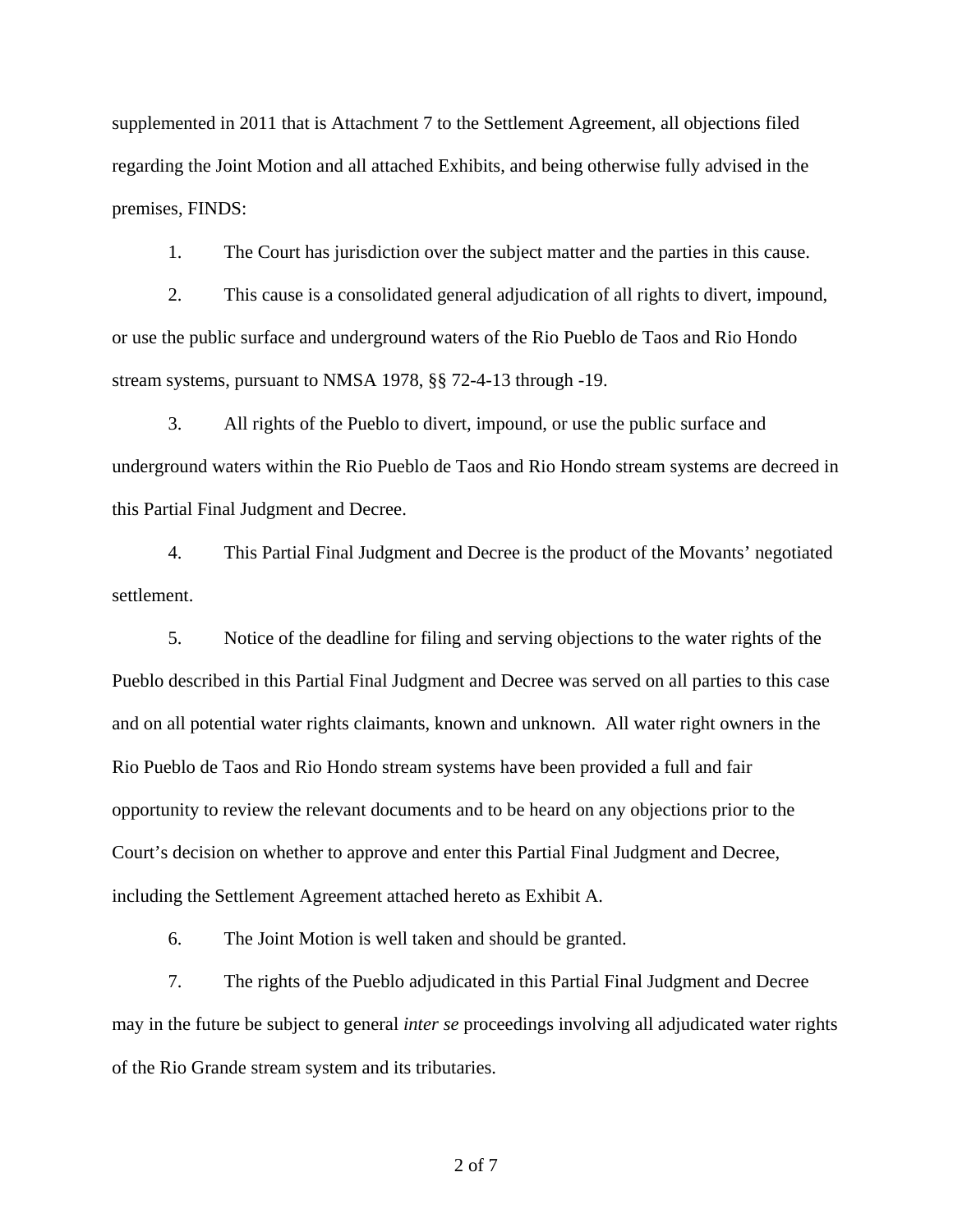8. There is no just reason for delay in the entry of this Partial Final Judgment and Decree as a final judgment pursuant to Fed. R. Civ. P. 54 (b).

IT IS THEREFORE ORDERED, ADJUDGED, AND DECREED that:

 1. APPROVAL OF SETTLEMENT AGREEMENT. Upon consideration of the Joint Motion, Exhibit A, and for good cause shown, the Court approves the Movants' Settlement Agreement, which is attached hereto as Exhibit A and which is incorporated into this Partial Final Judgment and Decree by reference, including all attachments thereto, as if fully set forth herein.

 2. CONTRACT RIGHTS TO WATER. The Pueblo has a contract right to the annual diversion and depletion of Two Thousand Two Hundred and Fifteen (2,215) acre-feet from the San Juan-Chama Project, to be delivered at the existing outlet works at Heron reservoir unless otherwise agreed under the terms of the Contract dated December 28, 2011, between the Secretary of the Interior and the Pueblo and required by Congress in Section 508(b)(1) of the Taos Pueblo Indian Water Rights Settlement Act, Pub. L. No. 111-291, tit. V, 124 Stat. 3064, 3122-34 (2010) ("Settlement Act"). Nothing herein is intended to confer jurisdiction on this Court over any action to enforce or challenge said contract or over any action for breach thereof.

 3. HISTORIC AND EXISTING USE WATER RIGHTS. The Pueblo has an aboriginal water right, unless otherwise specified herein, for all of its historic and existing water uses, which are described in this Partial Final Judgment and Decree. Regardless of the means used for quantifying the Pueblo's water rights under this Partial Final Judgment and Decree or Exhibit A, the Pueblo may devote such rights to any use. Such uses and any changes in points of diversion, place or purpose of use, shall be subject to the requirements of Exhibit A and applicable law.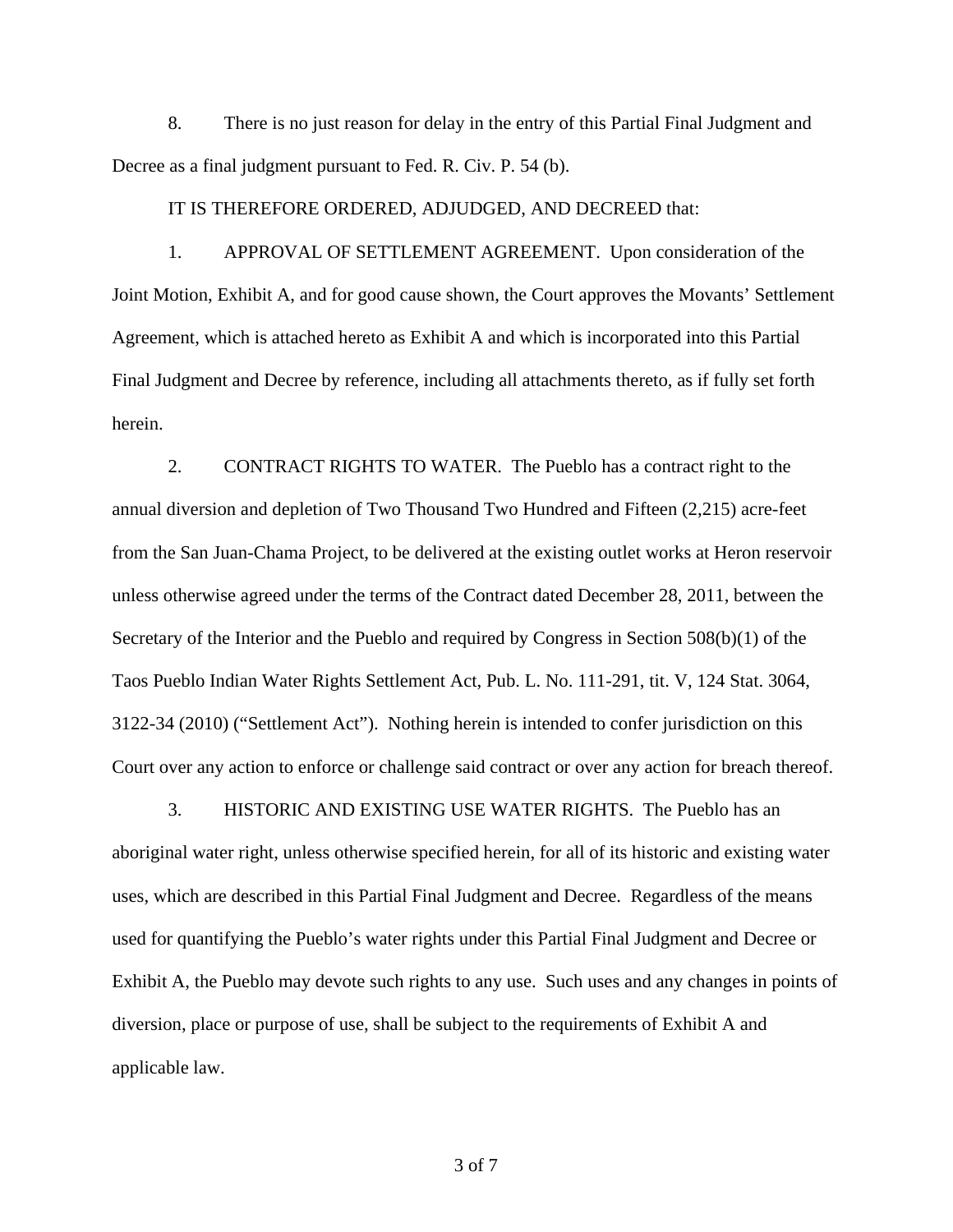A. HISTORICALLY IRRIGATED ACREAGE USE. Subject to the provisions of Exhibit A, the Pueblo has the right to divert and consume the waters of the Rio Pueblo de Taos and Rio Hondo stream systems to irrigate the Five Thousand Seven Hundred Twelve and Seventy-Eight Hundredths (5,712.78) acres of land identified and described in Attachment 7 to Exhibit A. Such right has an aboriginal priority date, and entitles the Pueblo to divert from streams in the Rio Pueblo de Taos and Rio Hondo stream systems annually a combined total amount of water not to exceed that amount sufficient to irrigate the 5,712.78 acres, or Twenty-Two Thousand Five Hundred Eight and Thirty-Five Hundredths (22,508.35) acre-feet, whichever is less, and to consume annually a combined total amount of water not to exceed that amount consumed by the irrigation of the 5,712.78 acres, or Seven Thousand Eight Hundred Eighty-Three and Sixty-Four Hundredths (7,883.64) acre-feet, whichever is less.

 B. MUNICIPAL, DOMESTIC, AND INDUSTRIAL USE. For municipal, domestic, and industrial use, the Pueblo has the right to divert and consume annually Three Hundred (300.00) acre-feet of groundwater. The individual wells currently exercising this right are identified, located and described in Exhibit A and Attachment 7 thereto.

C. LIVESTOCK USE.

 (1) LIVESTOCK IMPOUNDMENT RIGHT. The Pueblo has the right to fill and maintain Fifty and Twenty Hundredths (50.20) acres of surface water impoundments for stock watering purposes, as those features are depicted in Attachment 7 to Exhibit A. Such right entitles the Pueblo to divert annually Seventy Seven and Fifty-One Hundredths (77.51) acre-feet and consume annually One Hundred Fourteen and Thirty-Five Hundredths (114.35) acre-feet at the places identified in Attachment 7 to Exhibit A. The specific priority, diversion, if any, and consumption amounts for each impoundment are described in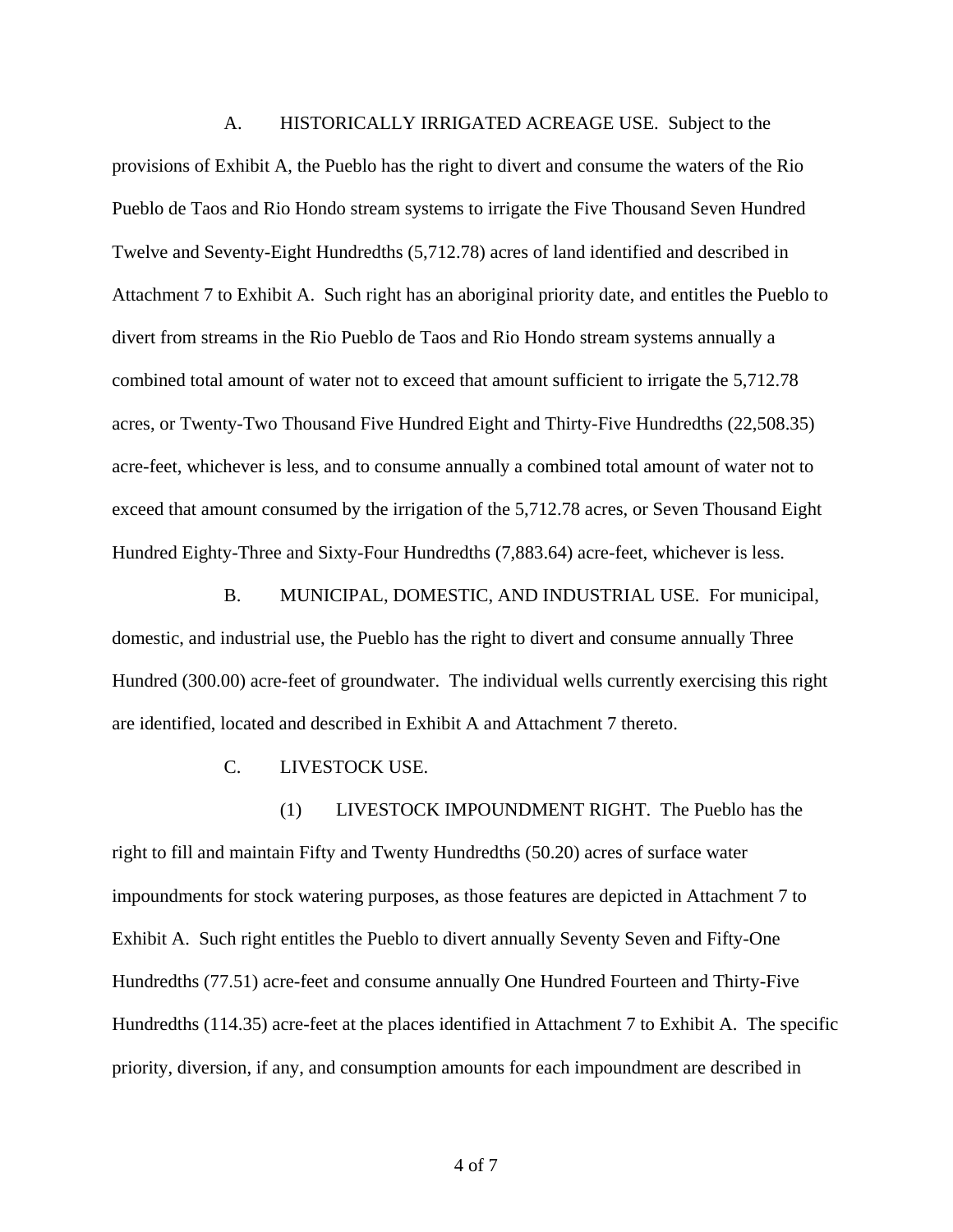Exhibit A, Article 5.1.2. All impoundments identified in Exhibit A, Article 5.1.2.1 shall have the priority therein described, and all impoundments identified in Exhibit A, Article 5.1.2.2 shall not be subject to priority administration.

 (2) LIVESTOCK WELL RIGHT. The Pueblo has the right to divert and consume annually Fourteen and Seventy-Two Hundredths (14.72) acre-feet of groundwater for stock watering purposes. The locations of individual stock wells are identified and described in Attachment 7 to Exhibit A. The specific diversion and consumption amounts and the priority date for each well are described in Exhibit A, Article 5.2.2.

 4. ADDITIONAL GROUNDWATER RIGHT. Subject to the provisions of Exhibit A, the Pueblo has the right to divert and consume annually One Thousand Three Hundred (1,300.00) acre-feet of groundwater. Such right has an aboriginal priority date.

 5. DISCLAIMERS. This Partial Final Judgment and Decree does not resolve any issue that may exist as to whether the State Engineer of New Mexico or the Pueblo has, or should have, jurisdiction to administer or regulate water rights. This Partial Final Judgment and Decree does not confer jurisdiction on, or limit the authority of, the State Engineer of New Mexico to administer or regulate the use of water or water rights within the Rio Pueblo de Taos and Rio Hondo stream systems, as provided by law; nor does this Partial Final Judgment and Decree confer jurisdiction on, or limit the authority of, the Pueblo to administer or regulate the use of water or water rights within the Rio Pueblo de Taos and Rio Hondo stream systems, as provided by law. Because the description of the Pueblo's water rights adjudicated to it hereby is based upon a negotiated settlement, the procedures and methods used to quantify and describe the Pueblo's water rights herein shall not be binding under the law of the case doctrine upon any other water right claimant, the State, or the United States in the adjudication of other water rights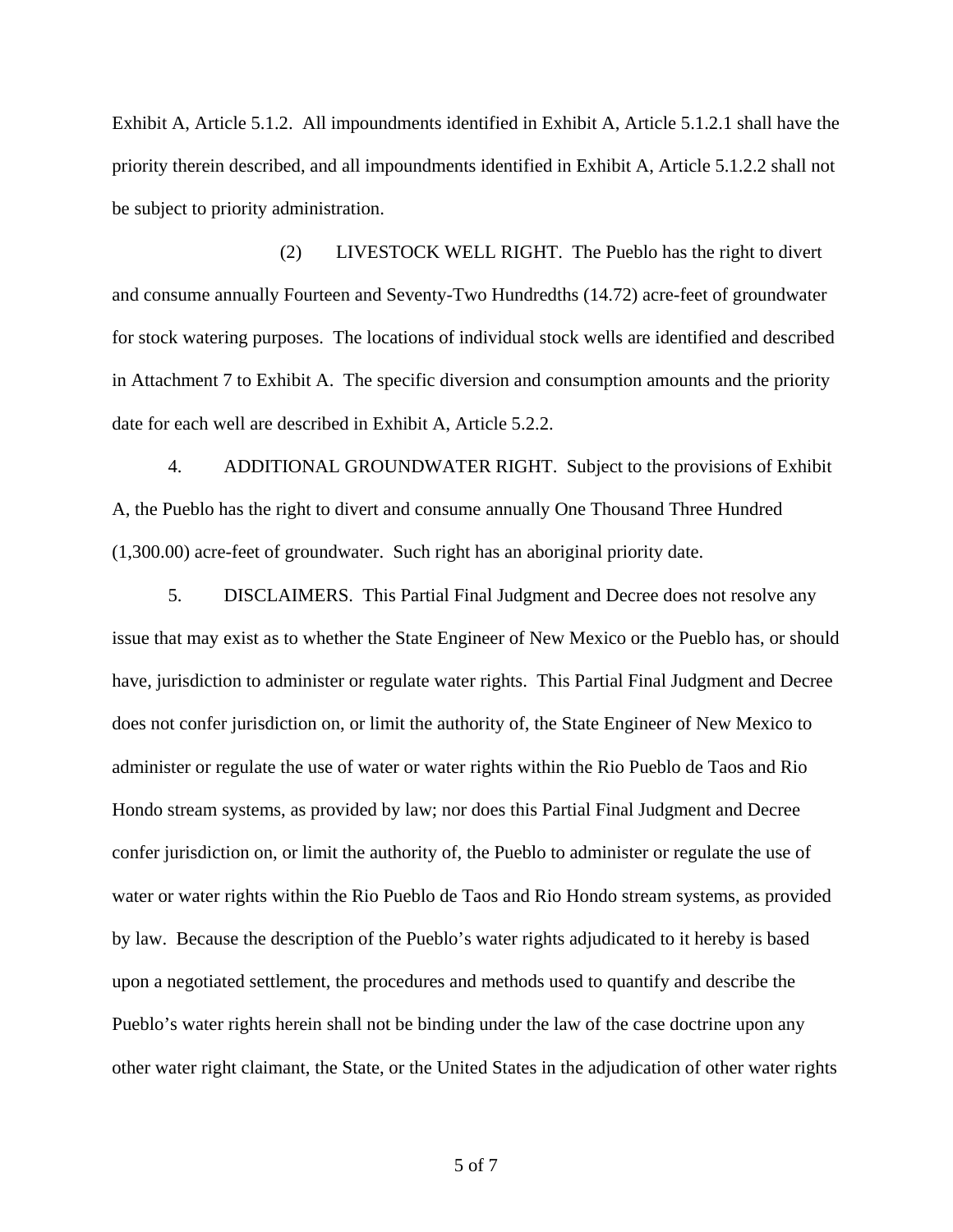in this case, and should not be relied upon as precedent under the *stare decisis* doctrine in any other water right adjudication suit. Nothing in this Partial Final Judgment and Decree shall be construed as establishing any standard to be used for the quantification of Federal reserved water rights, aboriginal claims, or any other Indian claims to water or water impoundment structures in any judicial or administrative proceeding.

 6. RECORDS OF WATER USE. The Pueblo shall maintain records and perform calculations of its actual diversions and depletions of Rio Pueblo de Taos and Rio Hondo waters, and on or before June 1 of each year, the Pueblo shall prepare and submit to the Secretary of the Interior a report of its records and calculations of those diversions and depletions for the previous calendar year, who shall then provide a copy of this report to the Office of the State Engineer and the Taos County Clerk.

 7. CHANGE OF USE. Changes in point of diversion or purpose or place of use of a water right from a location within Pueblo lands to a location outside of said lands shall be in accordance with State law; *provided*, that the Pueblo may later change the point of diversion or purpose or place of use of the water right to which the Pueblo retains an ownership interest back to a place of use within Pueblo lands without reduction in the amounts of water adjudicated in this Partial Final Judgment and Decree.

 8. RIGHTS HELD IN TRUST. Pursuant to Section 504(a) of the Settlement Act, the rights to which the Pueblo is entitled under this Decree shall be held in trust by the United States on behalf of the Pueblo and shall not be subject to forfeiture, abandonment, or permanent alienation.

9. CONCLUSIONS.

6 of 7